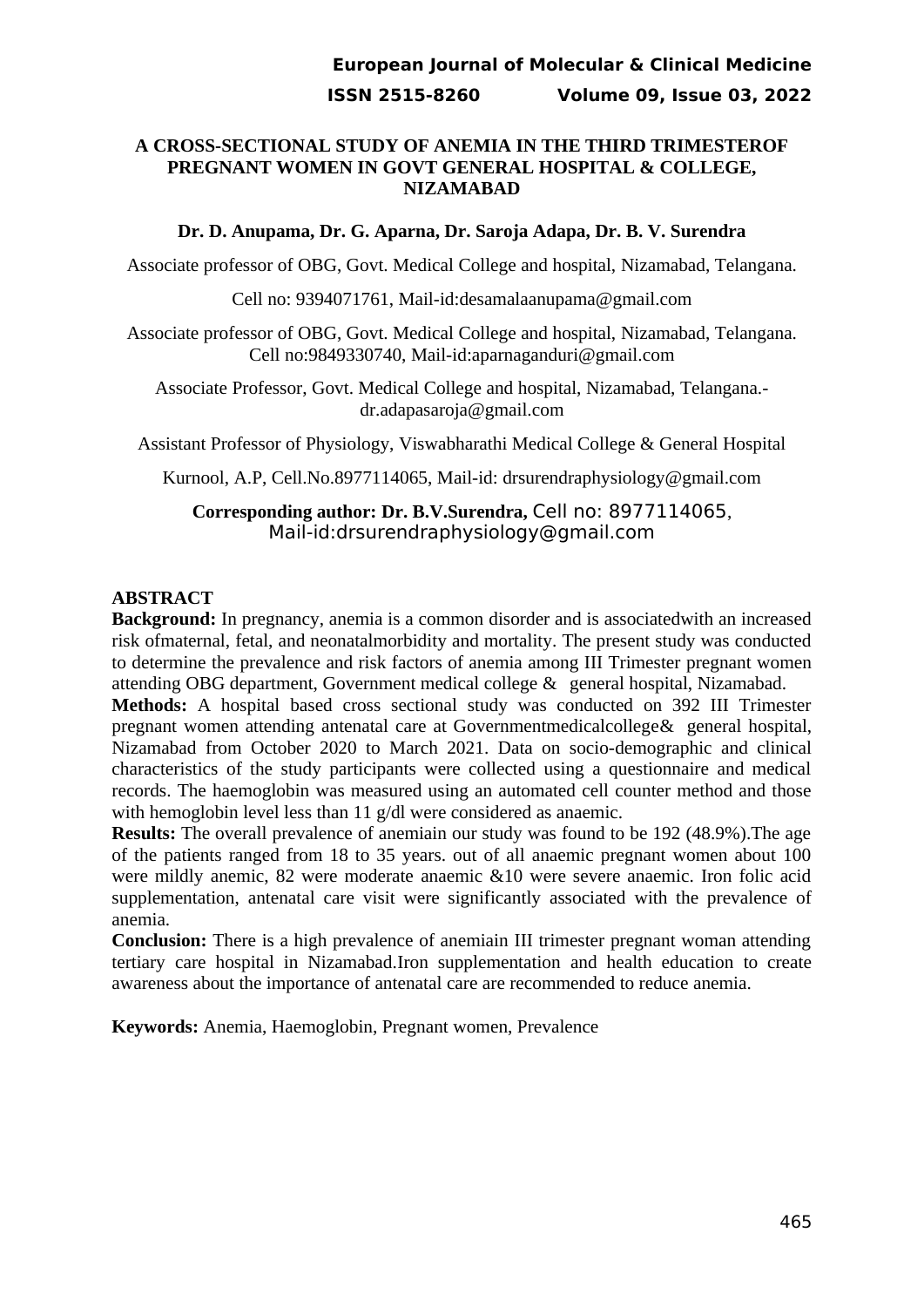### **Introduction:**

Anemia is defined as a decrease in the oxygen carrying capacity of the blood which is caused by the decrease in the haemoglobin (Hb) concentration of the red blood cells (RBCs) or the packed cell volume of RBCs  $\overline{(PCV)}^{[1, 2]}$ . In Pregnancy, it is observed that the total volume of blood increases by about 1.5 liter<sup>[3]</sup>. In comparison to red cell mass, plasma volume rises leading to hemodilution and reduced haemoglobin concentration which is termed as physiological anemia of pregnancy [4]. The World Health Organization (WHO) stated that anaemia is confirmed in pregnancy if Hb level is <11g/dl and alsoclassified Anaemia in pregnancy as mild (10.0-10.9 g/dl), moderate (7.0-9.9 g/dl), and severe (lower than 7.0 g/dl) based on the level of hemoglobin concentration [5].

Anemia is considered as a major cause of maternal and fetal morbidity and mortality in developing countries<sup>[6]</sup>whichleads to premature birth, low birth weight, fetal cognitive impairment, and fetal death [7]

Among several factors, iron deficiency was considered as an important contributing factor for anemia. Anemia is also accompanied by a deficiency of other nutrients  $[8, 9]$ . Around 40% of women begin their pregnancy with decreased iron stores, which becomes insufficient to meet the increased iron needs during pregnancy  $^{[10, 11]}$ .

The present study was done to determine the prevalence and risk factors of Anaemia among III Trimester pregnant woman attending antenatal care at Government Medical College & Hospital, Nizamabad.

#### **Methods:**

*Study Setting and Design.* Hospital-based cross-sectionalstudy was conducted from October 2020 to March 2021 at the OBG department, Government medical college, and general hospital, Nizamabad.

**Study Population.** All III Trimester pregnant women aged between 18 to 35 years attending antenatalcare during the study period were considered as study participants. Pregnant women with Hepatitis B Virus infection, with human immunodeficiency virus, and less than 18 years and more than 35 years of agewere excluded from the study.

**Ethical consideration:** Ethical clearance was obtained from the Institutional ethics committee of the Govt. Medical College, Nizamabad and informed consent was taken from all the participants.

**Sampling Procedure.** The required sample size for thisstudy was calculatedusing the following formula

$$
N = 4PQ/D2
$$

N= Estimated minimum sample size P= P is proportion (prevalence of Anaemia during pregnancy 42.8% D= precision at 95% CI as 5% Q=100-P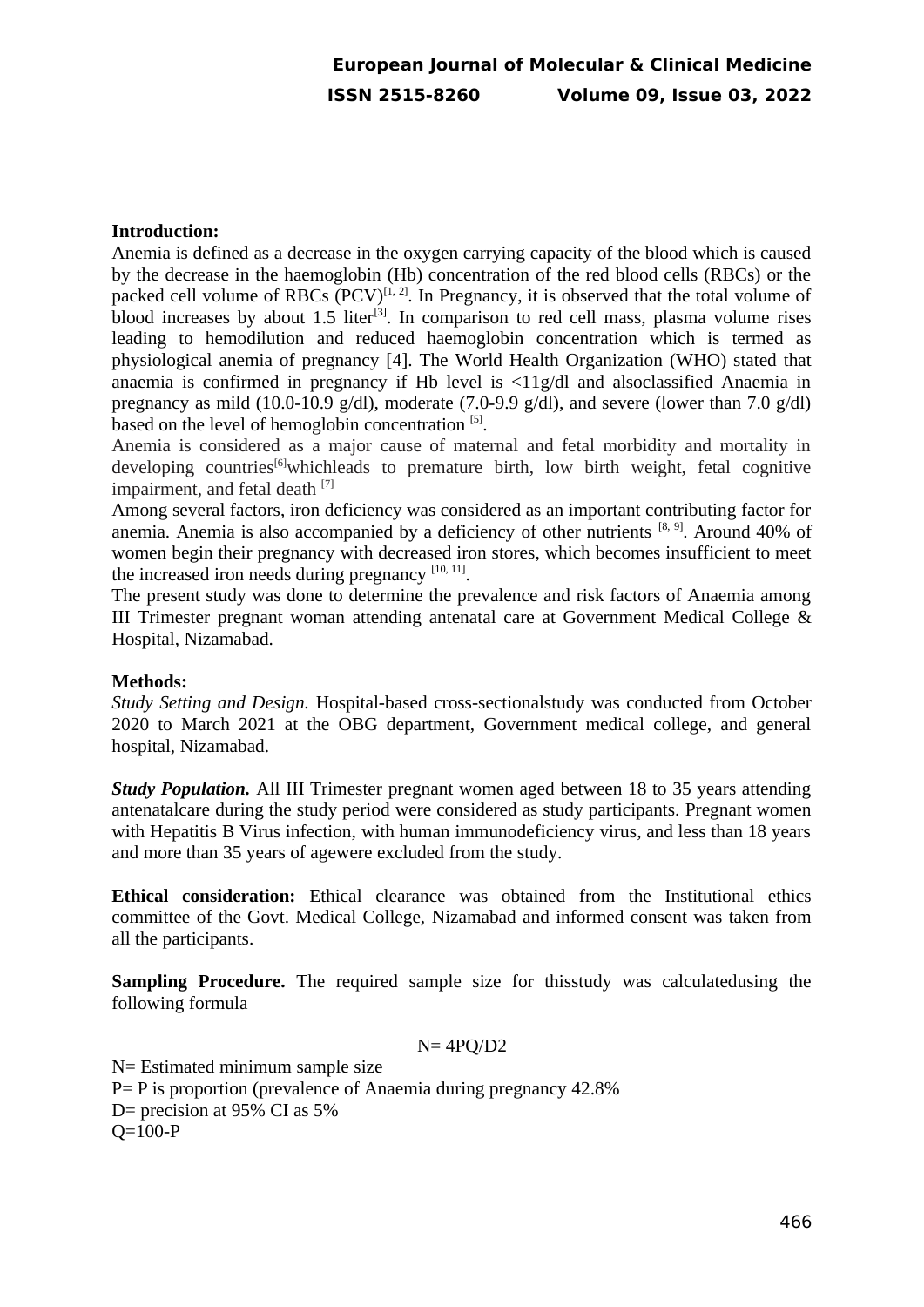The minimum sample size required for this study was 392 III Trimester pregnant women attendingthe antenatal care clinic of obstetrics and Gynecology department of GMCGH, Nizamabad. A systematic random sampling technique was used to recruit the study participants fromtheir sequence of ANC visits during the study period.

**Data Collection:** Information from the study participants about the socio demographic, obstetric and gynecological characteristics was collected by using a structured questionnaire and from medical records. The haemoglobin was measured using the automated cell counter method and those with a hemoglobin level less than 11gm/dl were labeled as Anemic.

### **Data analysis:**

The data was presented in the form of tables, graphs using Microsoft Excel 2007.SPSS version 19 was the software used for the analysis of data. Descriptive statistics were used to summarize the data. Proportions were used for categorical variables. Chisquare test was used to analyze the association of risk factors with the prevalence of Anemia.P-value of below 0.05 (p<0.05) was considered to be significant.

### **Results:**

### **Characteristics of the study participants:**

A total of 392 III Trimester pregnant women were included in the study. Age of the women ranged from 18 to 35 years. Majority, 237 (47.4%) of the study participants were in the age group of 25–29 years, 200 (51.0%) had primary education, 150 (38.3%) had first pregnancy,140 (35.7%) had intra pregnancy interval of  $\geq$ 24 months, 250(63.8%) had antenatal care visits of 2-3 and 281 (71.6%) had not received iron supplementation. Table 1

| raoictiovely aemograpme and reproductive enaracteristics or the pregnant women<br>Variable |                                        | Frequency (n) | Percentage (%) |
|--------------------------------------------------------------------------------------------|----------------------------------------|---------------|----------------|
| Age group                                                                                  | $18-24$ years                          | 168           | 42.9           |
|                                                                                            | $25 - 29$                              | 218           | 55.6           |
|                                                                                            | 30-35                                  | 6             | 1.5            |
| Level of education                                                                         | none                                   | 19            | 4.8            |
|                                                                                            | primary                                | 200           | 51.0           |
|                                                                                            | Secondary<br>or <sub>l</sub><br>higher | 173           | 44.2           |
| Gravida                                                                                    | <b>First Pregnancy</b>                 | 150           | 38.3           |
|                                                                                            | Second pregnancy                       | 115           | 29.3           |
|                                                                                            | Third Pregnancy &<br>above             | 127           | 32.4           |
| Interpregnancy Interval                                                                    | Primigravida                           | 150           | 38.3           |
|                                                                                            | <24 Months                             | 102           | 26.0           |
|                                                                                            | $\geq$ 24 months                       | 140           | 35,7           |
| Antenatal care visit                                                                       | 1 visit                                | 50            | 12.8           |
|                                                                                            | 2-3 visits                             | 250           | 63.8           |
|                                                                                            | $\geq$ 4 visits                        | 92            | 23.4           |
| Havereceivedironsupple                                                                     | N <sub>0</sub>                         | 281           | 71.6           |
| mentationatcurrentpregna<br>ncy                                                            | Yes                                    | 111           | 28.4           |

| Table1:Socio demographic and reproductive characteristics of the pregnant women |  |  |  |
|---------------------------------------------------------------------------------|--|--|--|
|                                                                                 |  |  |  |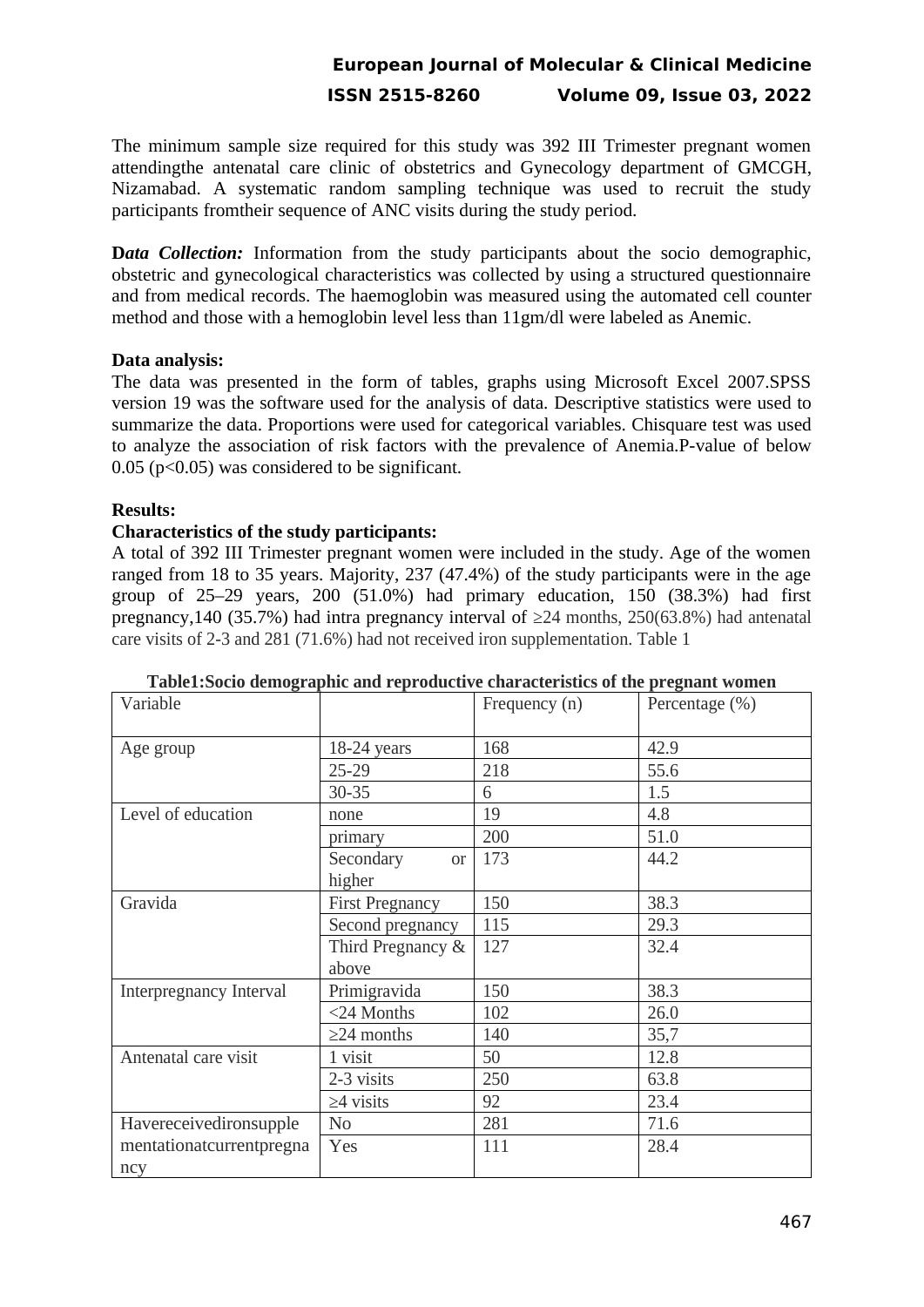## **Prevalence of Anaemia among III Trimester Pregnant Women:**

The prevalence of anemia among III trimester Pregnant women in our study was48.9%(192/392)Fig.1



## **Severity of Anaemia among III trimester pregnant womenwho were Anaemic:**

Among 192 Anemic pregnant women, 52 % (100/192) were mildly Anemic, 42.8% (82/192) were moderately Anemic& 5.2% (10/192) were severely AnemicFigure[2.](#page-3-0)

<span id="page-3-0"></span>

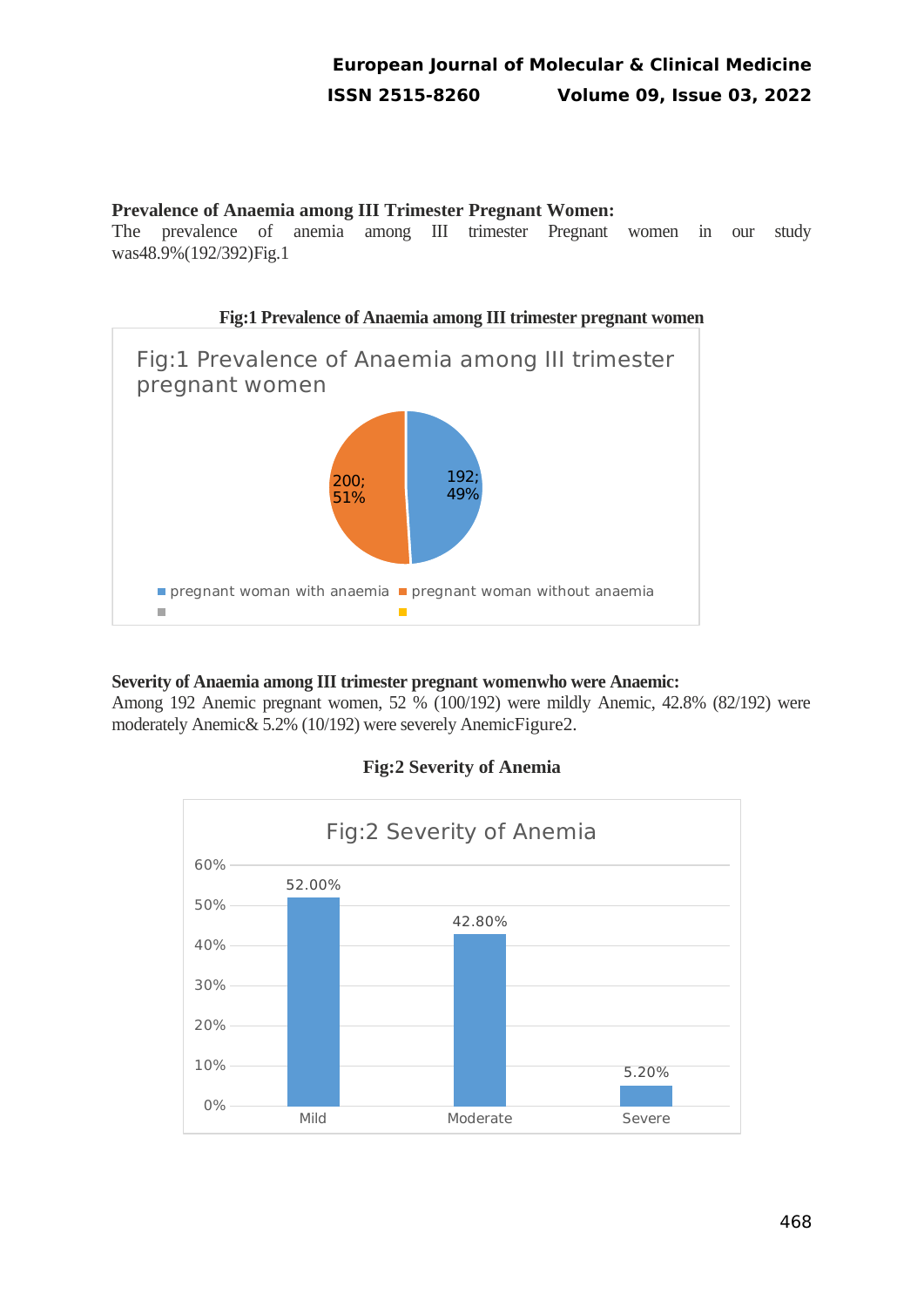The association between various risk factors and prevalence of Anemia was described in Table 2.

| Variable                 | аѕѕостате with ан аеннанг ргеднансу |           |               |             |         |
|--------------------------|-------------------------------------|-----------|---------------|-------------|---------|
|                          | Category                            | frequency | Anemic status |             | P-Value |
|                          |                                     |           | Normal        | Anemic      |         |
|                          |                                     |           | (%)           | (%)         |         |
| Age group                | $18-24$ years                       | 168       | 63            | 105(62.5%)  | 0.35    |
|                          |                                     |           | (37.5%)       |             |         |
|                          | $25 - 29$                           | 218       | 134           | 84(38.5%)   |         |
|                          |                                     |           | (61.5%)       |             |         |
|                          | 30-35                               | 6         | $3(50\%)$     | $3(50\%)$   |         |
| Level of education       | None                                | 19        | 6(32.6%)      | 13 (68.4%)  | 0.42    |
|                          | Primary                             | 200       | 108           | 92 (46%)    |         |
|                          |                                     |           | (54%)         |             |         |
|                          | Secondary<br><b>or</b>              | 173       | 84            | 87 (50.2%)  |         |
|                          | higher                              |           | $(49.8\%)$    |             |         |
| Gravida                  | <b>First Pregnancy</b>              | 150       | 80            | 70 (46.6)   | 0.32    |
|                          |                                     |           | $((53.4\%)$   |             |         |
|                          | Second pregnancy                    | 115       | 58            | 57 $(49.5)$ |         |
|                          |                                     |           | $(50.5\%)$    |             |         |
|                          | Third Pregnancy &                   | 127       | 62            | 65(51.1)    |         |
|                          | above                               |           | $(48.9\%)$    |             |         |
| Interpregnancy interval  | <24 Months                          | 102       | 34            | 68 (66.6%)  | 0.65    |
|                          |                                     |           | $(33.4\%)$    |             |         |
|                          | $\geq$ 24 months                    | 140       | 76            | 64 (45.7%)  |         |
|                          |                                     |           | (54.3%)       |             |         |
| Antenatal care visit     | 1 visit                             | 50        | 10 (20%)      | 40 (80%)    | $0.02*$ |
|                          | 2-3 visits                          | 250       | 128           | 122 (45%)   |         |
|                          |                                     |           | (55%)         |             |         |
|                          | $\geq$ 4 visits                     | 92        | 62            | 30 (32.6%)  |         |
|                          |                                     |           | $(67.4\%)$    |             |         |
| Havereceivedironsupple   | N <sub>o</sub>                      | 281       | 111           | 170         | $0.01*$ |
| mentationatcurrentpregna |                                     |           | $(39.6\%)$    | $(60.4\%)$  |         |
| ncy                      | Yes                                 | 111       | 89            | 22 (19.8%)  |         |
|                          |                                     |           | $(80.2\%)$    |             |         |
|                          |                                     |           |               |             |         |

| TABLe2: Socio demographic, nutrition, and reproductive characteristics factors |
|--------------------------------------------------------------------------------|
| associated with an aemiain pregnancy                                           |

\*=Significant

## **DISCUSSION:**

In this study, the overall prevalence of Anemia among III trimester pregnant women was 48.9%. The prevalence was comparable with the studies of Marahatta  $(42.5%)$  [12] Msuya and Colleagues (47.4%)  $^{[13]}$ and Kalaivani(51%) $^{[14]}$ . out of all anemic pregnant women about 52%(100/192) were mildly anemic, 42.8% (82/192) were moderately anemicand the rest 5.2% (10/192) were severely anemic. These findings were more compared to the findings reported in India by Sharma P<sup>[15]</sup>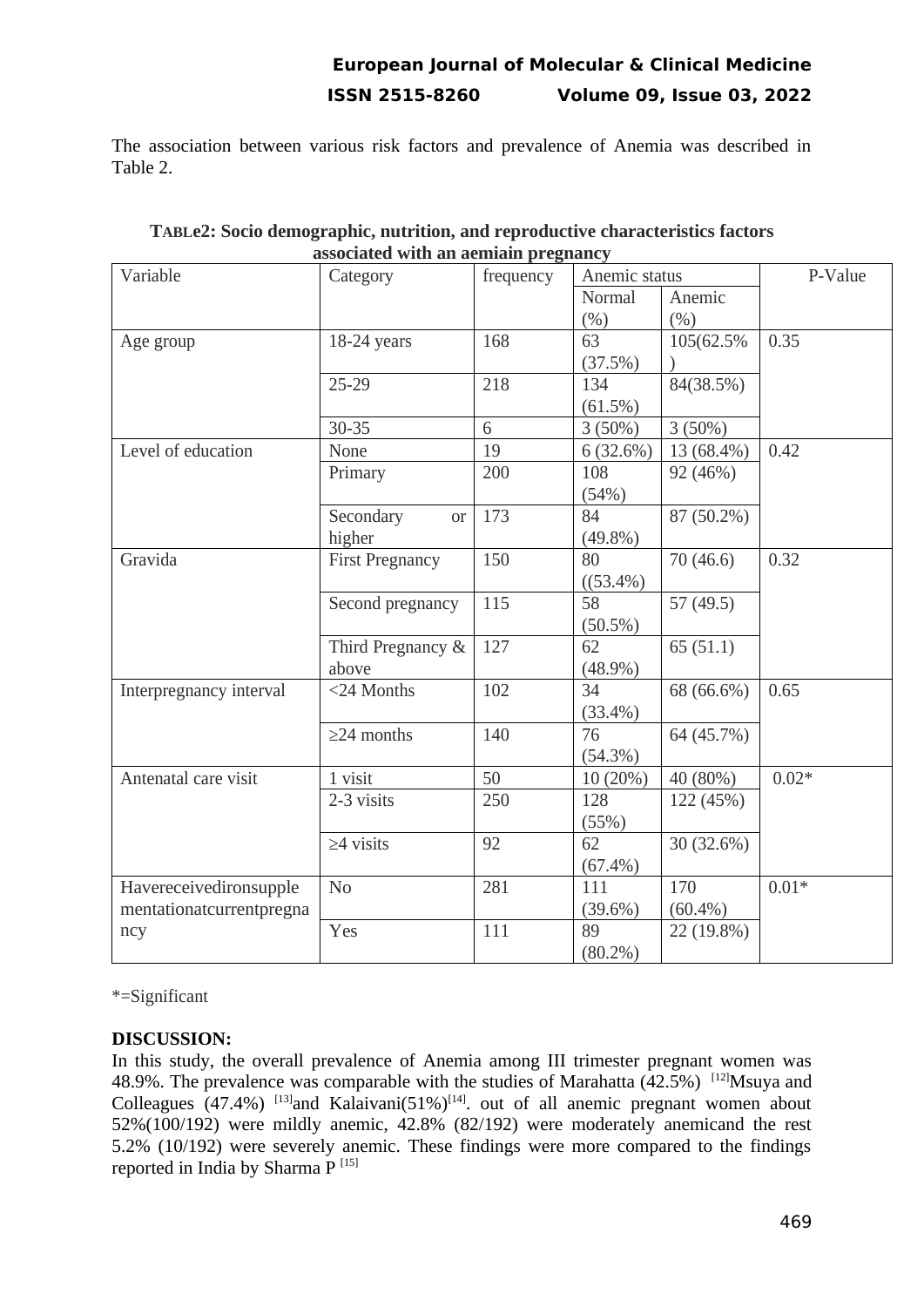In our study, the prevalence of Anaemia was found to be more in pregnant women who did not receive iron supplementation when compared to those who received iron supplementationwhich may be due to increased iron requirements to supply the expanding blood volume of the mother and the rapidly growing fetus and placenta. The same was reported by the previous studies done by K. A. Alene et al. R. Viveki et al & M. A.Mbule et al  $^{[16, 17, 18]},$ 

The risk of developing anemia significantly increased in pregnant women who had only 1 antenatal care visit. The finding of our study found to be associated with the previous studies which reported anemia among pregnant women who had infrequent ANC visits  $[19, 20, 21]$ 

## **Conclusion:**

.

The overall prevalence of Anemia in the present study was 48.9%. The high level of anemia in pregnancy needs immediate action to prevent the occurrence of adverse maternal and neonatal outcomes. women who attended ANC only once & women who did not receive iron supplementation were contributed to the problem of anemia. Awareness on Anemia, Early booking and screening for anemia in antenatal clinics &providing iron supplements to anemic women will help in reducing the maternal andfetal complications associated with anemia. Anemia control program namely Anemia Mukt Bharat (AMB) launched by Govt. of India should be executed more resourcefully.

### **Bibliography:**

- 1. M. L. Turgeon, *Clinical Hematology: Theory and Procedures*,Wilkins, a Wolters Kluwer business, Philadelphia, Lippincott Williams, 5th edition, 2012.
- 2. B. F. Rodak, G. A. Fritsma, and E. M. Keohane, *Hematology: Clinical Principles and Applications*, Elsevier Saunders, 4<sup>th</sup> edition, 2012.
- 3. S. Chandra, A. K. Tripathi, S. Mishra, M. Amzarul, and A.K. Vaish, "Physiological changes in hematological parameters during pregnancy," *Indian Journal of Hematology and Blood Transfusion*.2012; 28,(3):144–146.
- 4. S. Pavord and B. Hunt, *The Obstetric Hematology Manual*, Cambridge University Press, New York, NY, USA, 2018.
- 5. WHO. Haemoglobin concentrations for the diagnosis of anaemia and assessment of severity. Vitamin and Mineral Nutrition Information System: Geneva, World Health Organization; 2011.
- 6. To teja GS, Singh P, Dhillon BS. Prevalence of anemia among pregnant women and adolescent girls in 16 districts of India. Part 1 Report of ICMR task force study. Food Nutr Bull 2006;27:311-15.
- 7. Levy A, Fraser D, Katz M, Mazor M, Sheiner E. Maternal anemia during pregnancy is an independent risk factor for low birth weight and preterm delivery. Eur J ObstetGynecolReprod 2005;122:182-6.
- 8. Wemakor A. Prevalence and determinants of anaemia in pregnant women receiving antenatal care ata tertiary referral hospital in Northern Ghana. BMC Pregnancy And Childbirth. 2019;19(1):495
- 9. Hailu T, Kassa S, Abera B, Mulu W, Genanew A. Determinant factors of anaemia among pregnant women attending antenatal care clinic in Northwest Ethiopia. Tropical diseases, travel medicine andvaccines. 2019;5:13.
- 10. Lebso M, Anato A, Loha E. Prevalence of anemia and associated factors among pregnant women inSouthern Ethiopia: A community based cross-sectional study. PloS